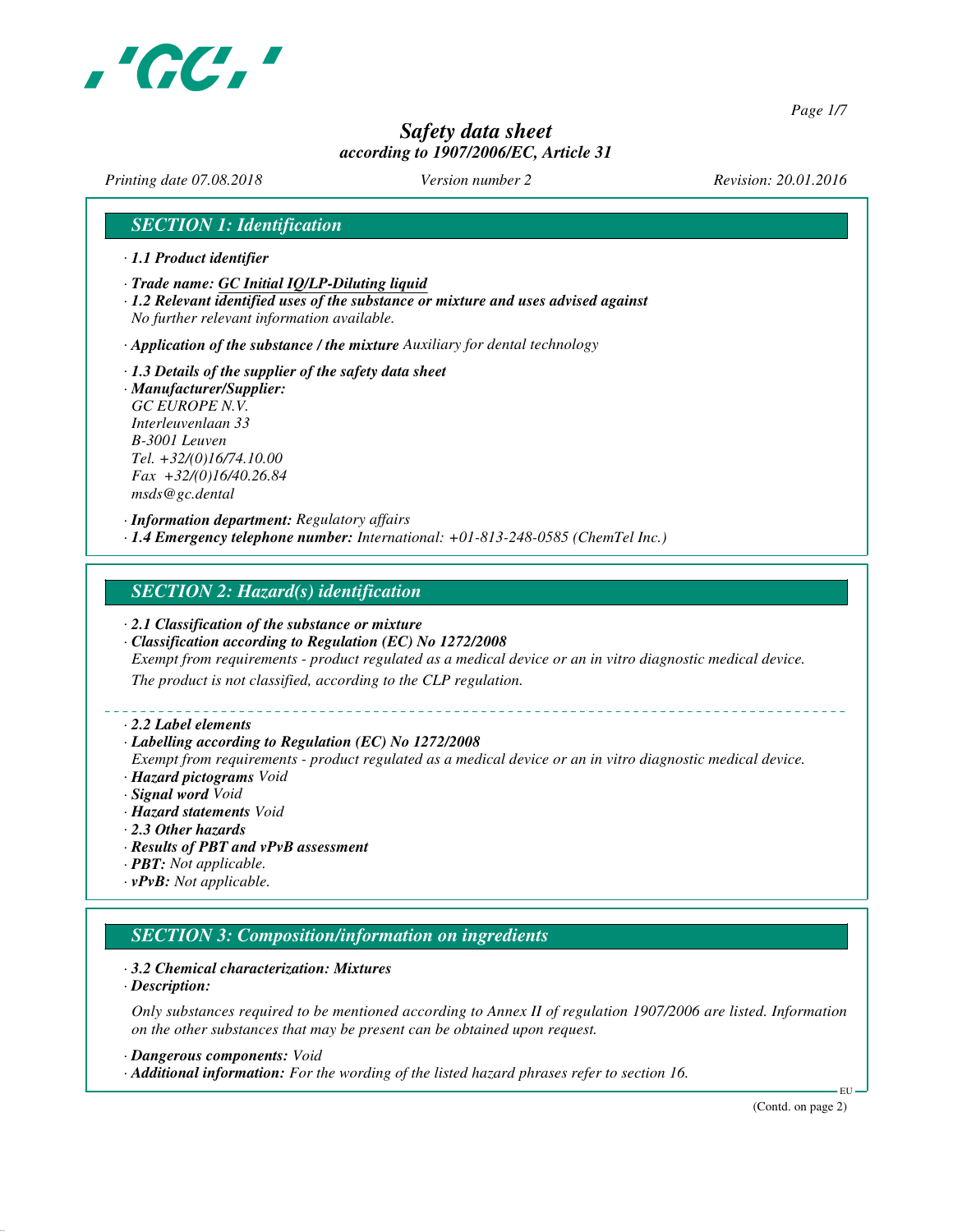*Printing date 07.08.2018 Version number 2 Revision: 20.01.2016*

#### *Trade name: GC Initial IQ/LP-Diluting liquid*

(Contd. of page 1)

## *SECTION 4: First-aid measures*

- *· 4.1 Description of first aid measures*
- *· General information:*

*No special measures required.*

*If symptoms persist consult doctor.*

- *· After inhalation: Take affected persons into fresh air and keep quiet.*
- *· After skin contact: Immediately rinse with water.*
- *· After eye contact:*

*Rinse opened eye for several minutes under running water. If symptoms persist, consult a doctor. · After swallowing:*

*Rinse out mouth and then drink plenty of water.*

*If symptoms persist consult doctor.*

- *· 4.2 Most important symptoms and effects, both acute and delayed No further relevant information available.*
- *· 4.3 Indication of any immediate medical attention and special treatment needed*

*No further relevant information available.*

## *SECTION 5: Fire-fighting measures*

- *· 5.1 Extinguishing media*
- *· Suitable extinguishing agents:*
- *CO2, extinguishing powder or water spray. Fight larger fires with water spray or alcohol resistant foam. Use fire fighting measures that suit the environment.*
- *· For safety reasons unsuitable extinguishing agents: Water with full jet*
- *· 5.2 Special hazards arising from the substance or mixture*
- *Formation of toxic gases is possible during heating or in case of fire.*
- *· 5.3 Advice for firefighters*
- *· Protective equipment: Wear self-contained respiratory protective device.*
- *· Additional information*

*Dispose of fire debris and contaminated fire fighting water in accordance with official regulations.*

## *SECTION 6: Accidental release measures*

- *· 6.1 Personal precautions, protective equipment and emergency procedures Remove persons from danger area. · 6.2 Environmental precautions:*
- *Do not allow product to reach sewage system or any water course. Do not allow to penetrate the ground/soil.*
- *· 6.3 Methods and material for containment and cleaning up: Absorb liquid components with liquid-binding material. Dispose of the collected material according to regulations.*
- *· 6.4 Reference to other sections See Section 7 for information on safe handling. See Section 8 for information on personal protection equipment. See Section 13 for disposal information.*

# *SECTION 7: Handling and storage*

*· 7.1 Precautions for safe handling No special precautions are necessary if used correctly.*

*· Information about protection against explosions and fires: No special measures required.*

(Contd. on page 3)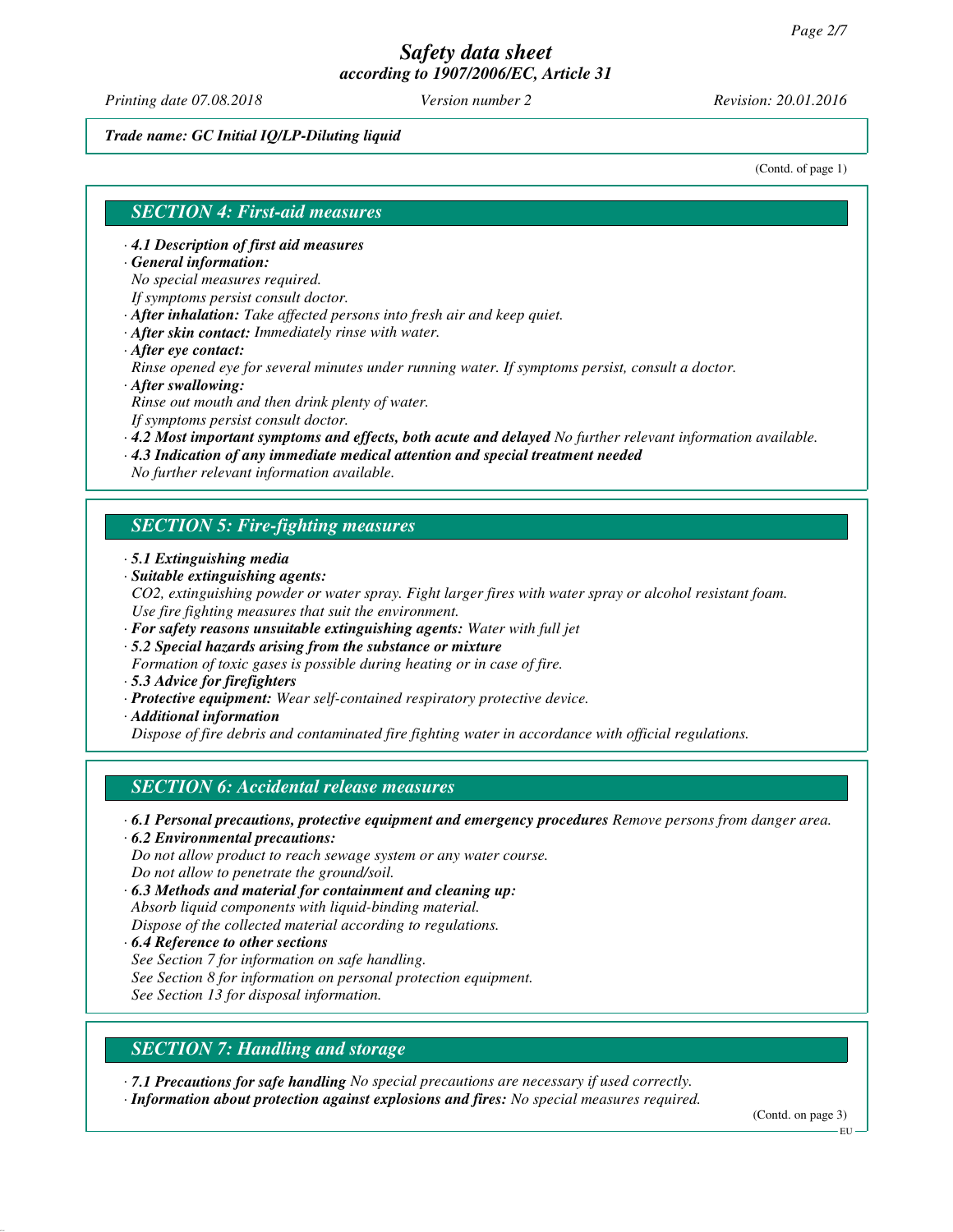*Printing date 07.08.2018 Version number 2 Revision: 20.01.2016*

*Trade name: GC Initial IQ/LP-Diluting liquid*

(Contd. of page 2)

- *· 7.2 Conditions for safe storage, including any incompatibilities*
- *· Storage:*
- *· Requirements to be met by storerooms and receptacles: Store only in unopened original receptacles.*
- *· Information about storage in one common storage facility: Store away from foodstuffs.*
- *· Further information about storage conditions: None.*
- *· 7.3 Specific end use(s) No further relevant information available.*

#### *SECTION 8: Exposure controls/personal protection*

- *· Additional information about design of technical systems: No further data; see item 7.*
- *· 8.1 Control parameters*
- *· Components with limit values that require monitoring at the workplace:*

*The product does not contain any relevant quantities of materials with critical values that have to be monitored at the workplace.*

- *· Additional information: The lists that were valid during the creation were used as basis.*
- *· 8.2 Exposure controls*
- *· Personal protective equipment:*
- *· General protective and hygienic measures:*
- *The usual precautionary measures for handling chemicals should be followed. Wash hands before breaks and at the end of work.*
- *· Breathing equipment: Suitable respiratory protective device recommended.*
- *· Protection of hands: Protective gloves*
- *· Material of gloves*

*The selection of the suitable gloves does not only depend on the material, but also on further marks of quality and varies from manufacturer to manufacturer. As the product is a preparation of several substances, the resistance of the glove material can not be calculated in advance and has therefore to be checked prior to the application.*

*· Penetration time of glove material*

*The exact break through time has to be found out by the manufacturer of the protective gloves and has to be observed.*

*· Eye protection: Safety glasses*

| <b>SECTION 9: Physical and chemical properties</b>         |                                    |                    |
|------------------------------------------------------------|------------------------------------|--------------------|
| .9.1 Information on basic physical and chemical properties |                                    |                    |
| <b>General Information</b>                                 |                                    |                    |
| $\cdot$ Appearance:                                        |                                    |                    |
| Form:                                                      | Fluid                              |                    |
| Color:                                                     | According to product specification |                    |
| $\cdot$ Odor:                                              | Characteristic                     |                    |
| · Odor threshold:                                          | Not determined.                    |                    |
| $\cdot$ pH-value:                                          | Not determined.                    |                    |
| $\cdot$ Change in condition                                |                                    |                    |
| <b>Melting point/Melting range:</b>                        | Undetermined.                      |                    |
| <b>Boiling point/Boiling range:</b>                        | Undetermined.                      |                    |
| $\cdot$ Flash point:                                       | Not applicable.                    |                    |
| · Flammability (solid, gaseous):                           | Not applicable.                    |                    |
|                                                            |                                    | (Contd. on page 4) |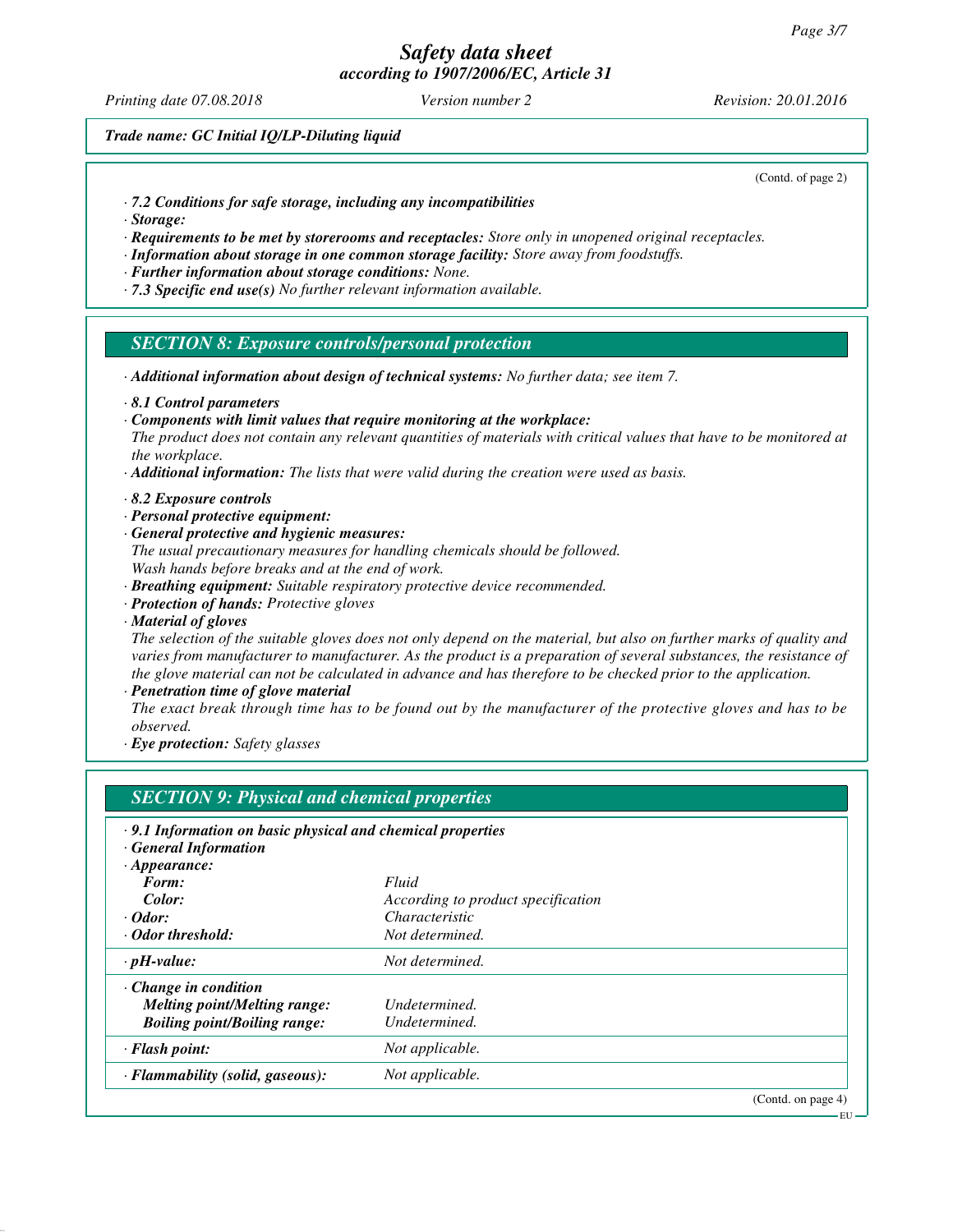*Printing date 07.08.2018 Version number 2 Revision: 20.01.2016*

*Trade name: GC Initial IQ/LP-Diluting liquid*

|                                                            | (Contd. of page 3)                            |
|------------------------------------------------------------|-----------------------------------------------|
| · Ignition temperature:                                    | Undetermined.                                 |
| $\cdot$ Decomposition temperature:                         | Not determined.                               |
| $\cdot$ Auto igniting:                                     | Product is not selfigniting.                  |
| · Danger of explosion:                                     | Product does not present an explosion hazard. |
| · Explosion limits:                                        |                                               |
| Lower:                                                     | $2.6$ Vol $%$                                 |
| <b>Upper:</b>                                              | $12.6$ Vol $%$                                |
| · Vapor pressure:                                          | Not determined.                               |
| $\cdot$ Density:                                           | Not determined.                               |
| · Relative density                                         | Not determined.                               |
| · Vapor density                                            | Not determined.                               |
| $\cdot$ Evaporation rate                                   | Not determined.                               |
| · Solubility in / Miscibility with                         |                                               |
| Water:                                                     | Fully miscible.                               |
| · Partition coefficient (n-octanol/water): Not determined. |                                               |
| $\cdot$ Viscosity:                                         |                                               |
| Dynamic:                                                   | Not determined.                               |
| Kinematic:                                                 | Not determined.                               |
| · Solvent content:                                         |                                               |
| Organic solvents:                                          | $99.9\%$                                      |
| Water:                                                     | $0.1\%$                                       |
| $VOC$ (EC)                                                 | $1,000.0$ g/l                                 |
| $\cdot$ 9.2 Other information                              | No further relevant information available.    |

# *SECTION 10: Stability and reactivity*

*· 10.1 Reactivity No further relevant information available.*

- *· 10.2 Chemical stability*
- *· Thermal decomposition / conditions to be avoided: No decomposition if used according to specifications.*
- *· 10.3 Possibility of hazardous reactions No dangerous reactions known.*
- *· 10.4 Conditions to avoid No further relevant information available.*
- *· 10.5 Incompatible materials: No further relevant information available.*
- *· 10.6 Hazardous decomposition products: No dangerous decomposition products known.*

# *\* SECTION 11: Toxicological information*

*· 11.1 Information on toxicological effects*

- *· Acute toxicity: Based on available data, the classification criteria are not met.*
- *· LD/LC50 values that are relevant for classification: No further relevant information available.*
- *· Primary irritant effect:*
- *· on the skin: Based on available data, the classification criteria are not met.*
- *· on the eye: Based on available data, the classification criteria are not met.*
- *· Sensitization: Based on available data, the classification criteria are not met.*

(Contd. on page 5)

EU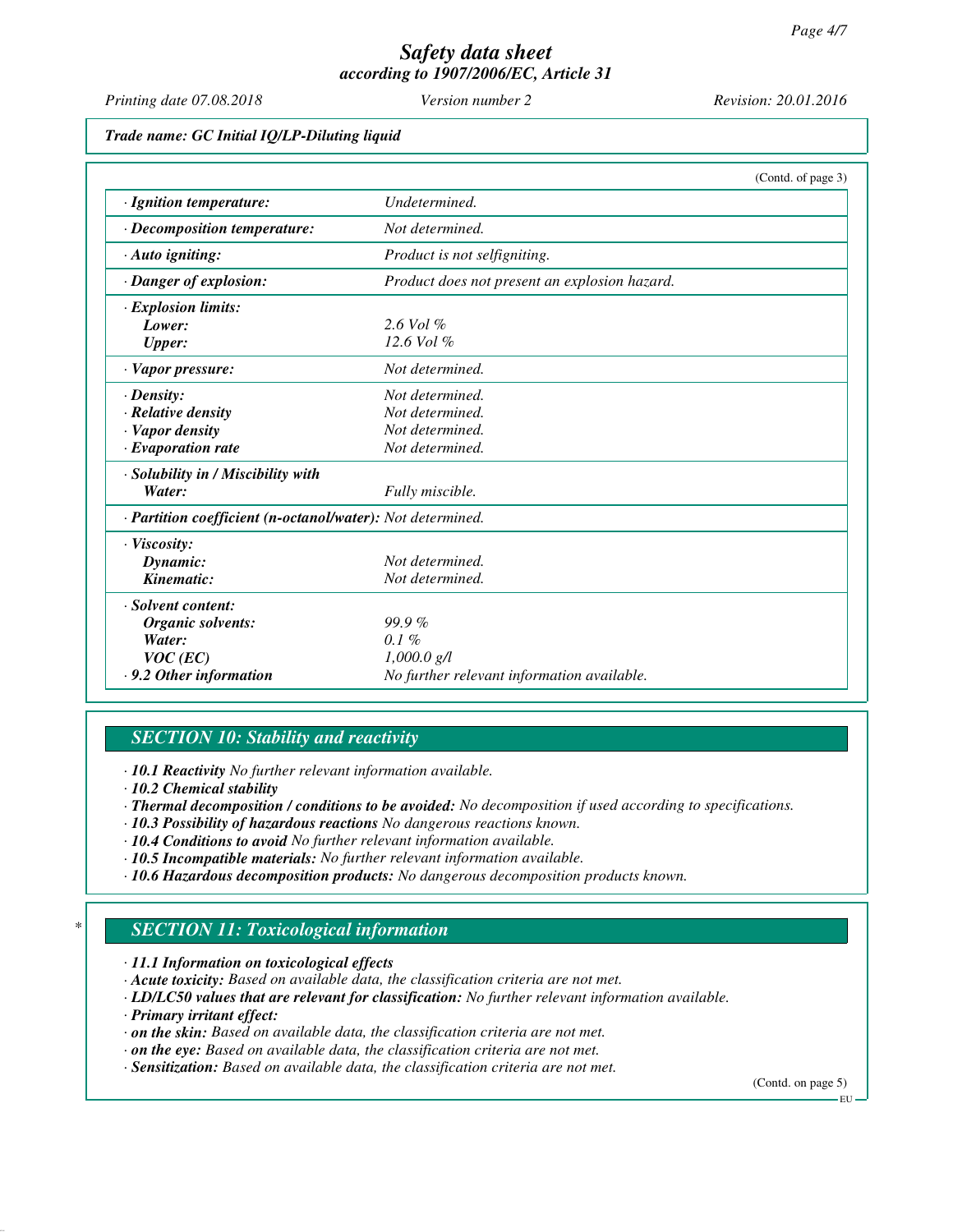*Printing date 07.08.2018 Version number 2 Revision: 20.01.2016*

*Trade name: GC Initial IQ/LP-Diluting liquid*

*· Additional toxicological information:*

*· OSHA-Ca (Occupational Safety & Health Administration)*

*None of the ingredients is listed.*

*· Repeated dose toxicity No further relevant information available.*

*· CMR effects (carcinogenity, mutagenicity and toxicity for reproduction)*

*No further relevant information available.*

*· Germ cell mutagenicity Based on available data, the classification criteria are not met.*

- *· Carcinogenicity Based on available data, the classification criteria are not met.*
- *· Reproductive toxicity Based on available data, the classification criteria are not met.*

*· STOT-single exposure Based on available data, the classification criteria are not met.*

*· STOT-repeated exposure Based on available data, the classification criteria are not met.*

*· Aspiration hazard Based on available data, the classification criteria are not met.*

## *SECTION 12: Ecological information*

#### *· 12.1 Toxicity*

*· Aquatic toxicity: No further relevant information available.*

- *· 12.2 Persistence and degradability No further relevant information available.*
- *· 12.3 Bioaccumulative potential No further relevant information available.*
- *· 12.4 Mobility in soil No further relevant information available.*
- *· Additional ecological information:*
- *· General notes:*
- *Water hazard class 1 (Self-assessment): slightly hazardous for water*

*Do not allow undiluted product or large quantities of it to reach ground water, water course or sewage system.*

- *· 12.5 Results of PBT and vPvB assessment*
- *· PBT: Not applicable.*
- *· vPvB: Not applicable.*
- *· 12.6 Other adverse effects No further relevant information available.*

## *\* SECTION 13: Disposal considerations*

#### *· 13.1 Waste treatment methods*

*· Recommendation:*

*Must not be disposed of together with household garbage. Do not allow product to reach sewage system. Contact waste processors for recycling information.*

| $\cdot$ European waste catalogue                                                           |  |  |
|--------------------------------------------------------------------------------------------|--|--|
| 18 00 00   WASTES FROM HUMAN OR ANIMAL HEALTH CARE AND/OR RELATED RESEARCH (except         |  |  |
| kitchen and restaurant wastes not arising from immediate health care)                      |  |  |
| 18 01 00   wastes from natal care, diagnosis, treatment or prevention of disease in humans |  |  |
| 18 01 07 chemicals other than those mentioned in 18 01 06                                  |  |  |

#### *· Uncleaned packagings:*

*· Recommendation: Disposal must be made according to official regulations.*

*· Recommended cleansing agent: Water, if necessary with cleansing agents.*

(Contd. on page 6)

EU

(Contd. of page 4)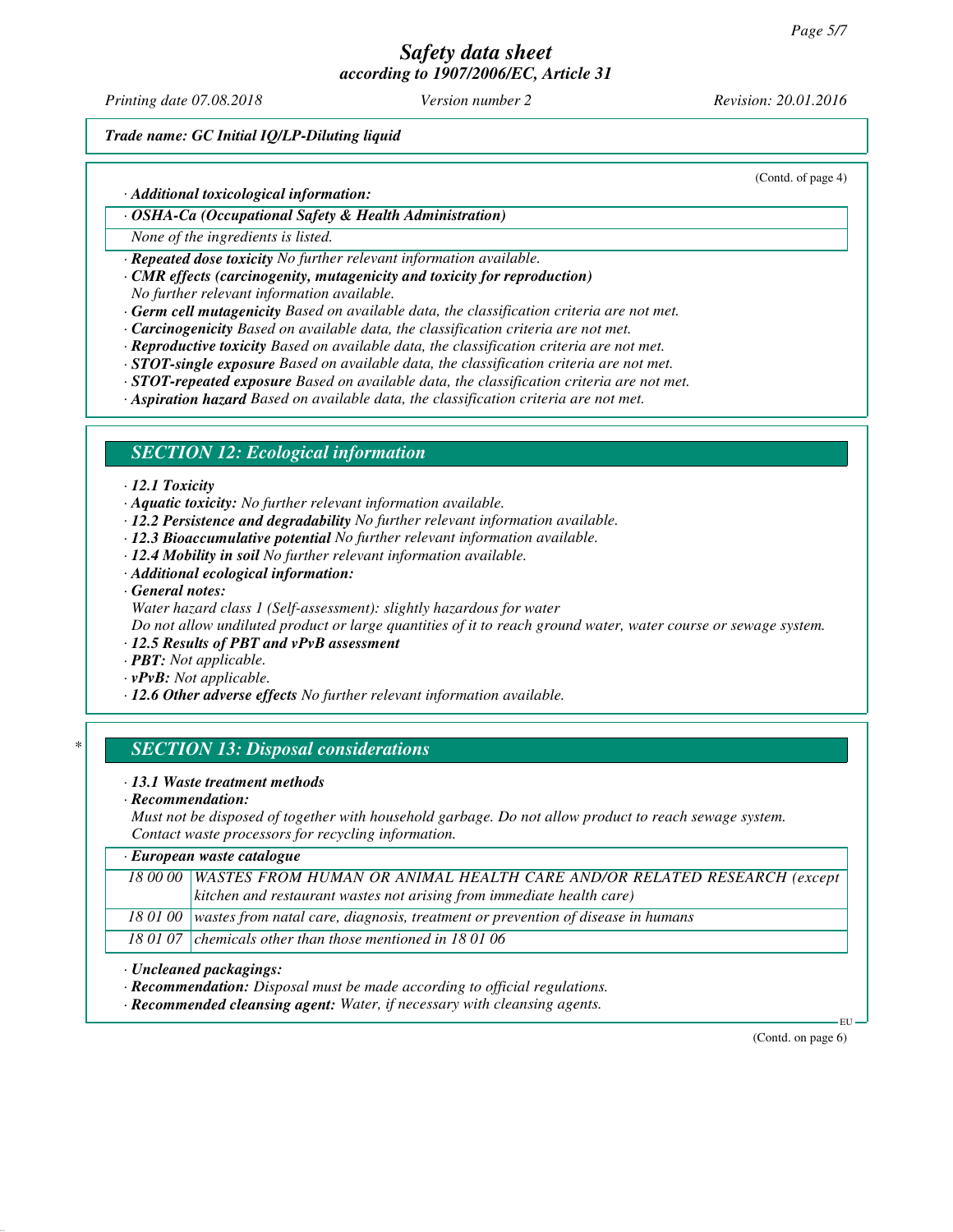*Printing date 07.08.2018 Version number 2 Revision: 20.01.2016*

*Trade name: GC Initial IQ/LP-Diluting liquid*

(Contd. of page 5)

| <b>SECTION 14: Transport information</b>                                                       |                 |  |
|------------------------------------------------------------------------------------------------|-----------------|--|
| $\cdot$ 14.1 UN-Number<br>· ADR, ADN, IMDG, IATA                                               | not regulated   |  |
| $\cdot$ 14.2 UN proper shipping name<br>· ADR, ADN, IMDG, IATA                                 | not regulated   |  |
| $\cdot$ 14.3 Transport hazard class(es)                                                        |                 |  |
| · ADR, ADN, IMDG, IATA<br>· Class                                                              | not regulated   |  |
| · 14.4 Packing group<br>· ADR, IMDG, IATA                                                      | not regulated   |  |
| $\cdot$ 14.5 Environmental hazards:<br>$\cdot$ Marine pollutant:                               | No              |  |
| $\cdot$ 14.6 Special precautions for user                                                      | Not applicable. |  |
| $\cdot$ 14.7 Transport in bulk according to Annex II of<br><b>MARPOL73/78 and the IBC Code</b> | Not applicable. |  |
| · UN "Model Regulation":                                                                       | not regulated   |  |

## *SECTION 15: Regulatory information*

*· 15.1 Safety, health and environmental regulations/legislation specific for the substance or mixture · Sara*

*· Section 355 (extremely hazardous substances):*

*None of the ingredient is listed.*

*· Section 313 (Specific toxic chemical listings):*

*None of the ingredients is listed.*

*· Proposition 65*

*· Chemicals known to cause cancer:*

*None of the ingredients is listed.*

*· Chemicals known to cause reproductive toxicity for females:*

*None of the ingredients is listed.*

*· Chemicals known to cause reproductive toxicity for males:*

*None of the ingredients is listed.*

*· Chemicals known to cause developmental toxicity:*

*None of the ingredients is listed.*

*· Carcinogenic categories*

*· EPA (Environmental Protection Agency)*

*None of the ingredients is listed.*

*· TLV (Threshold Limit Value established by ACGIH)*

*None of the ingredients is listed.*

*· MAK (German Maximum Workplace Concentration)*

*None of the ingredients is listed.*

(Contd. on page 7)

**EU**